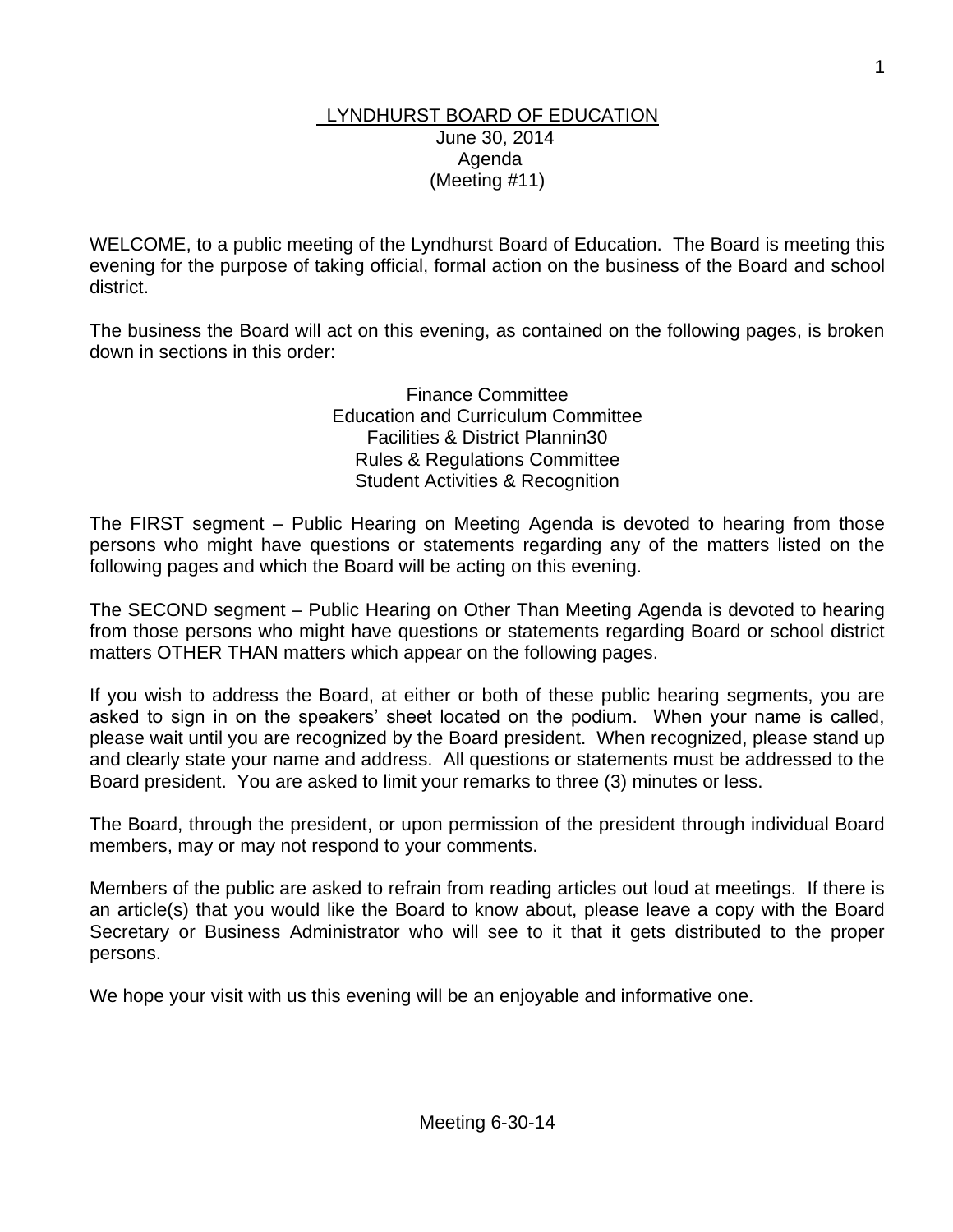#### AGENDA

- 1. CALL TO ORDER
- 2. SALUTE TO FLAG
- 3. ROLL CALL
- 4. PRESIDING OFFICER'S MEETING NOTICE STATEMENT
- 5. APPROVAL OF MINUTES Meeting #7 May 12, 2014 Meeting #8 - June 2, 2014 Meeting #9 – June 9, 2014 Meeting #10 – June 11, 2014
- 6. PUBLIC HEARING ON MEETING AGENDA
- 7. BOARD DISCUSSION & FORMAL BUSINESS AGENDA
- 8. UNFINISHED BUSINESS
- 9. NEW BUSINESS
- 10. SUPERINTENDENT'S REPORT
- 11. PUBLIC HEARING ON OTHER THAN MEETING AGENDA
- 12. ADJOURNMENT

### TABLE OF CONTENTS

| Finance Committee                                     | Page 4  |
|-------------------------------------------------------|---------|
| <b>Education and Curriculum Committee</b>             | Page 14 |
| <b>Rules &amp; Regulations Committee</b>              | Page 15 |
| <b>Student Activities &amp; Recognition Committee</b> | Page 16 |

PLEASE NOTE: It may be necessary, from time to time, to remove or make changes in a motion(s) between the time this agenda is prepared and when the Board takes action.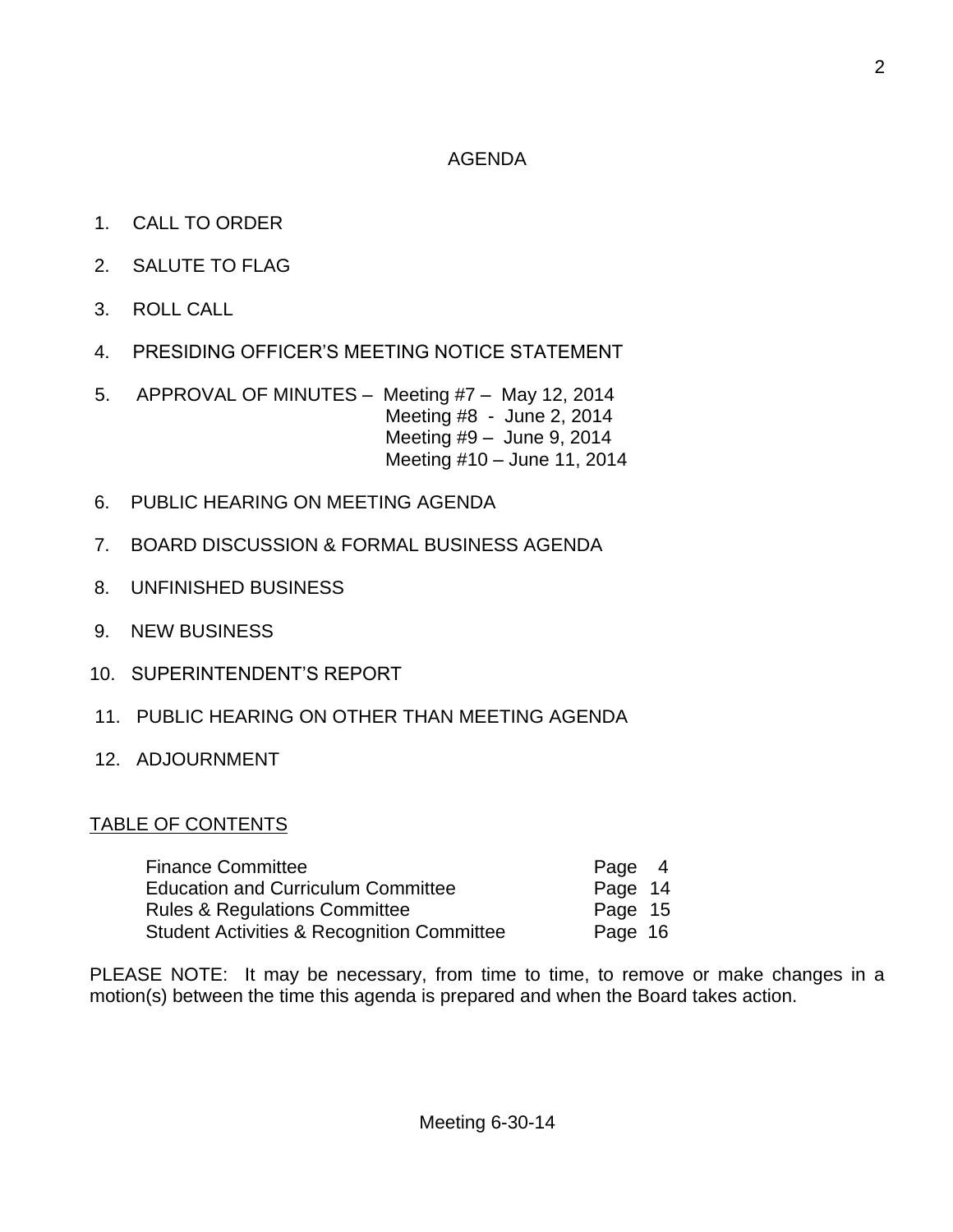#### Correspondence From: Subject Matter:

Lyndhurst Veterans Alliance

Thank you for support &<br>attendance at Memorial Day Parade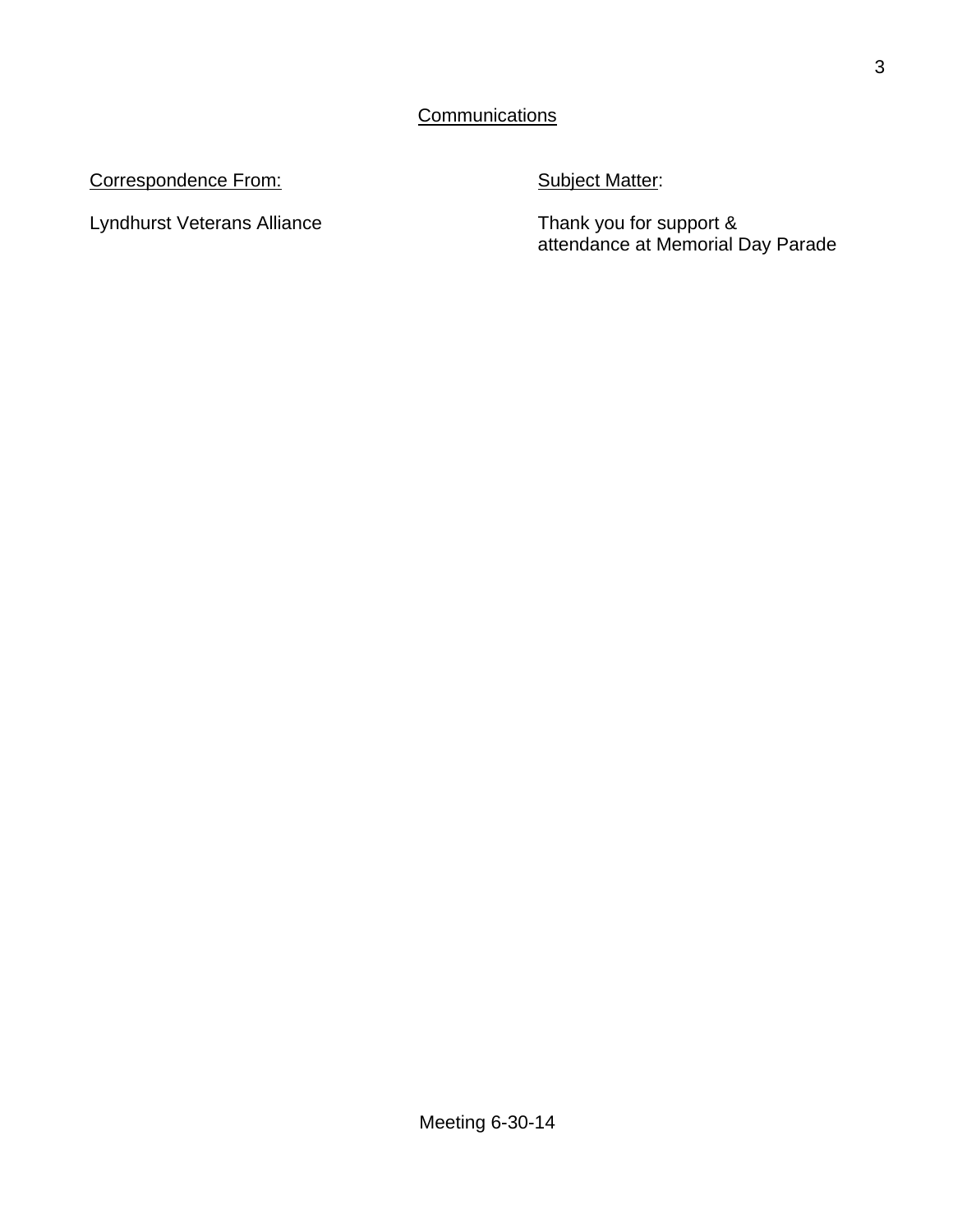Finance Committee: Thomas DiMascio, Chairperson Stephen Vendola Ronald Szwec

Any Board member who takes exception to any of the following listed actions under the category of Finance may so indicate now and a separate motion for each of the excepted actions will be entertained.

Motion made by second by second by that the following Finance<br>actions of the Board numbered through exception actions be adopted. actions of the Board numbered through exception actions be adopted.

Roll Call For:

- 1. BE IT RESOLVED, by the Lyndhurst Board of Education that it has received and accepts the financial reports of the Secretary and Treasurer of School Monies for the month ended June 30, 2014 and certifies that the reports indicate that no major account or fund is over expended in violation of NJAC 6A:23-2.11(a) and that sufficient funds are available to meet the district's financial obligations for the remainder of the school year. A copy of the certification shall be included in the minutes.
- 2. BE IT RESOLVED, that the payroll for the month ended June 30, 2014 be and the same is hereby approved and ordered paid:

| Payroll | June 15, 2014 | \$1,054,943.24 |
|---------|---------------|----------------|
|         | June 20, 2014 | \$1,008,766.61 |
|         | June 30, 2014 | 58,112.19      |

3. BE IT RESOLVED, that the attached list of supplies received and services rendered to the Board of Education of the Township of Lyndhurst, County of Bergen, for the month ended June 30, 2014 be and the same are hereby approved and ordered paid:

| Current Expense (Fund 11)<br>Special Revenue (Fund 20) | \$  | 319,390.20<br>18,669.24 |
|--------------------------------------------------------|-----|-------------------------|
| Total                                                  | \$. | 338,059.44              |
| <b>General Ledger</b>                                  | \$. | 120,4 69.66             |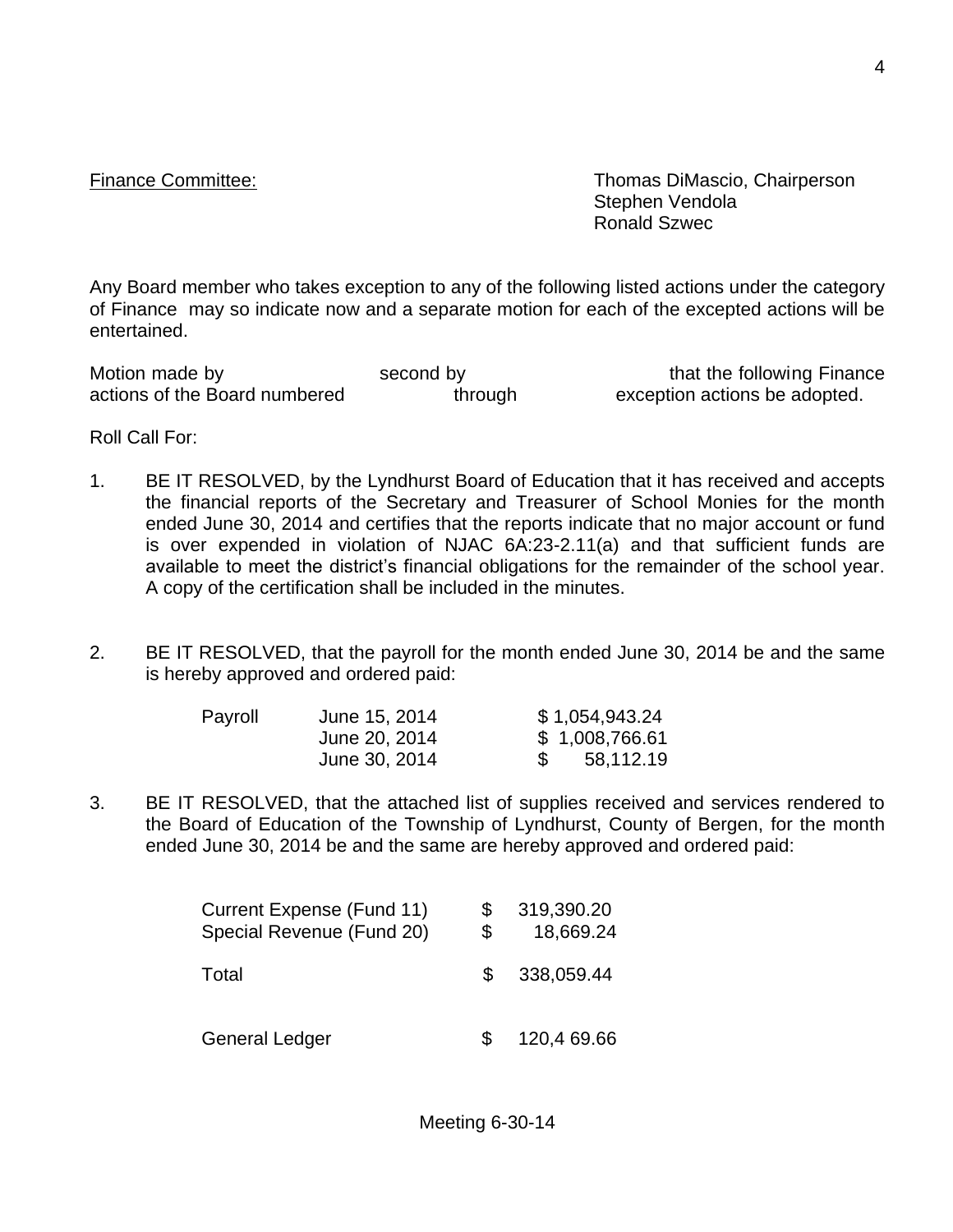4. BE IT RESOLVED, that cafeteria services rendered to the Board of Education of the township of Lyndhurst, County of Bergen, for the Month of June 2014, be and the same are hereby approved and ordered paid:

Payroll/Payroll Taxes \$ 43,308.05

- 5. BE IT RESOLVED, that the Lyndhurst Board of Education approve the attached transfers for the month of June 2014.
- 6. BE IT RESOLVED, that the Lyndhurst Board of Education authorizes the following insurances purchased from The Bogle Agency, Lyndhurst for the 2014-2015 school year:

| School Alliance Insurance Fund Program              | \$116,210.00    |
|-----------------------------------------------------|-----------------|
| <b>Building/Contents</b>                            |                 |
| <b>General Liability</b>                            |                 |
| <b>Commercial Automobile</b>                        |                 |
| <b>Boiler &amp; Machinery</b>                       |                 |
| <b>Inland Marine/Equipment</b>                      |                 |
| <b>Environmental Impairment Liability</b>           |                 |
| Accidental Death & Dismemberment Coverage           |                 |
| <b>Educators Legal Liability</b>                    | \$34,795.00     |
| <b>Excess Liability</b>                             | 16,850.00<br>\$ |
| <b>Bond Insurance</b>                               | \$<br>8,865.00  |
| <b>Student Accident Insurance</b>                   | 89,732.00       |
| <b>SAIF Administrative &amp; Loss Control</b>       | \$<br>1,500.00  |
| Polaris Galaxy & Bogle Agency Service Fee Agreement | \$<br>6,432.00  |
| <b>Total Insurance Cost for School Year</b>         | \$274,375.00    |

- 7. BE IT RESOLVED, that the Lyndhurst Board of Education place the attached list of employees on the salary guide for the 2014-2015 school year.
- 8. BE IT RESOLVED, that the Lyndhurst Board of Education of the Township of Lyndhurst, County of Bergen, approve the services for Jarvis Plumbing and Heating through June 30, 2014 in the amount of \$1,408.00.
- 9. ADDENDUM TO AGREEMENT made by and between Lyndhurst Board of Education whose office is located at 420 Fern Avenue, Lyndhurst, New Jersey (hereinafter referred to as the "Local Education Agency") and Maschio's Food Services, Inc., a New Jersey Corporation having its principal place of business at 525 E. Main Street, Chester, New Jersey 07930.

WHEREAS, the Local Education Agency and Maschio's entered into a contract for a food service program;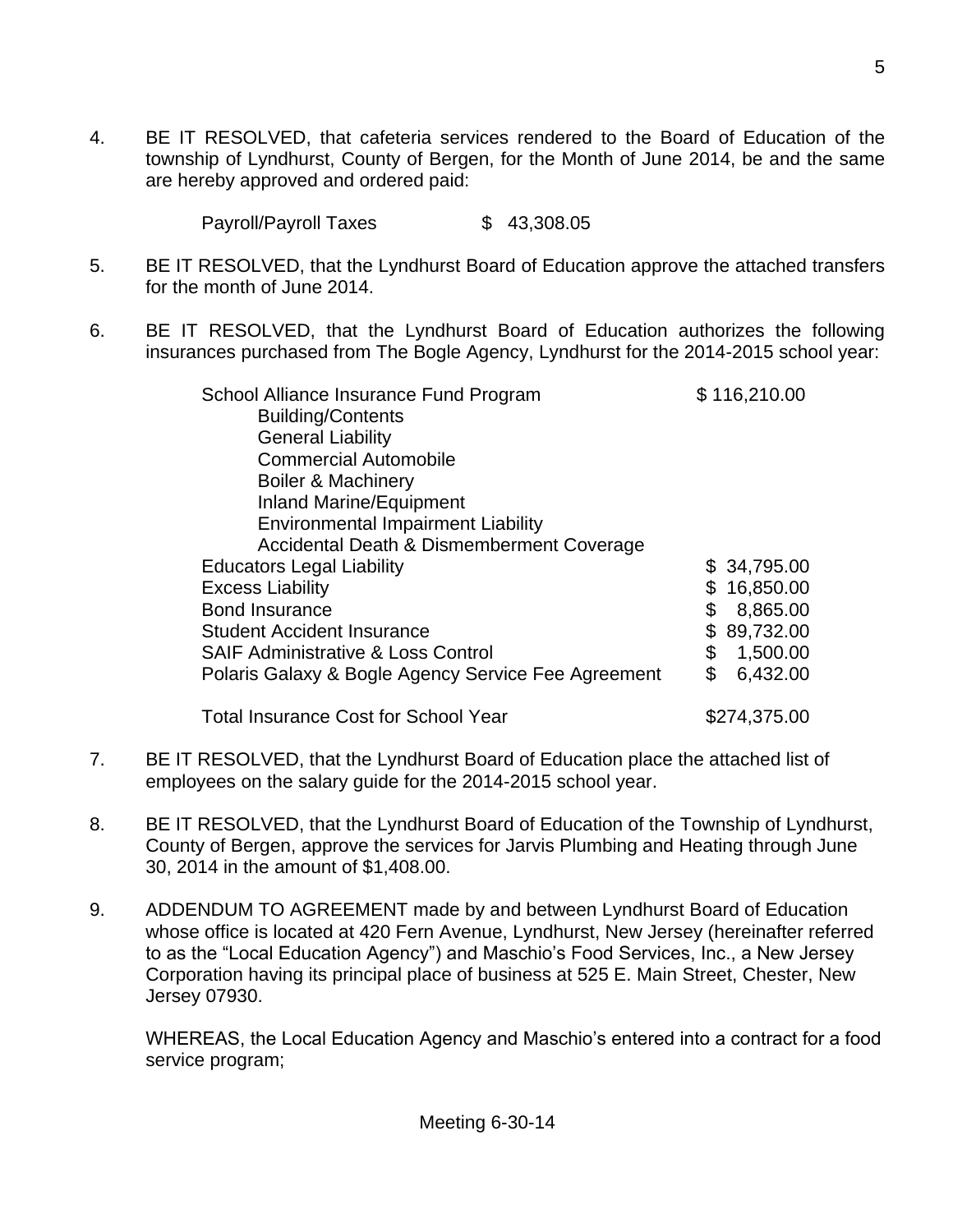WHEREAS, the Local Education Agency has found that Maschio's is performing the services under the contract in an effective and efficient manner;

NOW THEREFORE, in consideration of the premises and mutual covenants herein contained, the Local Education Agency and Maschio's agree as follows:

## **Article I: Federal and State Required Contract Language**

### A. DURATION OF ADDENDUM

This addendum begins on **July 1, 2014** and ends on **June 30, 2015**.

### B. MANAGEMENT FEE(S) / GUARANTEES

1) MANAGEMENT FEE

The Local Education Agency shall pay Maschio's an annual management fee in the amount of \$21,052.00. The management fee shall be payable in monthly installments of \$2,105.20 per month commencing on September 1, 2014 and ending on June 30, 2015.

### 2) GUARANTEE RETURN

Maschio's guarantees a return to the Local Education Agency in the amount of \$20,000.00. In the event the actual bottom line of the operational report (total revenue from all sources less program costs, including the management fee) is below this amount, Maschio's shall be responsible for any shortfall with the following conditions:

### 3) GUARANTEE CONDITIONS

a) There shall be no change in the LEA's policies, practices and service requirements including changes in bell schedules and or meal service periods.

b) The proposed pricing schedule is approved.

c) The proposed staffing schedule is approved with no alterations.

d) The state or federal minimum wage rate and taxes in effect as of January 1, 2014, shall remain consistent throughout the year.

e) The projected number of service days for lunch will be the following:

 180 Elementary School Middle School 170 High School

f) There shall be no reduction in service days due to inclement weather schedule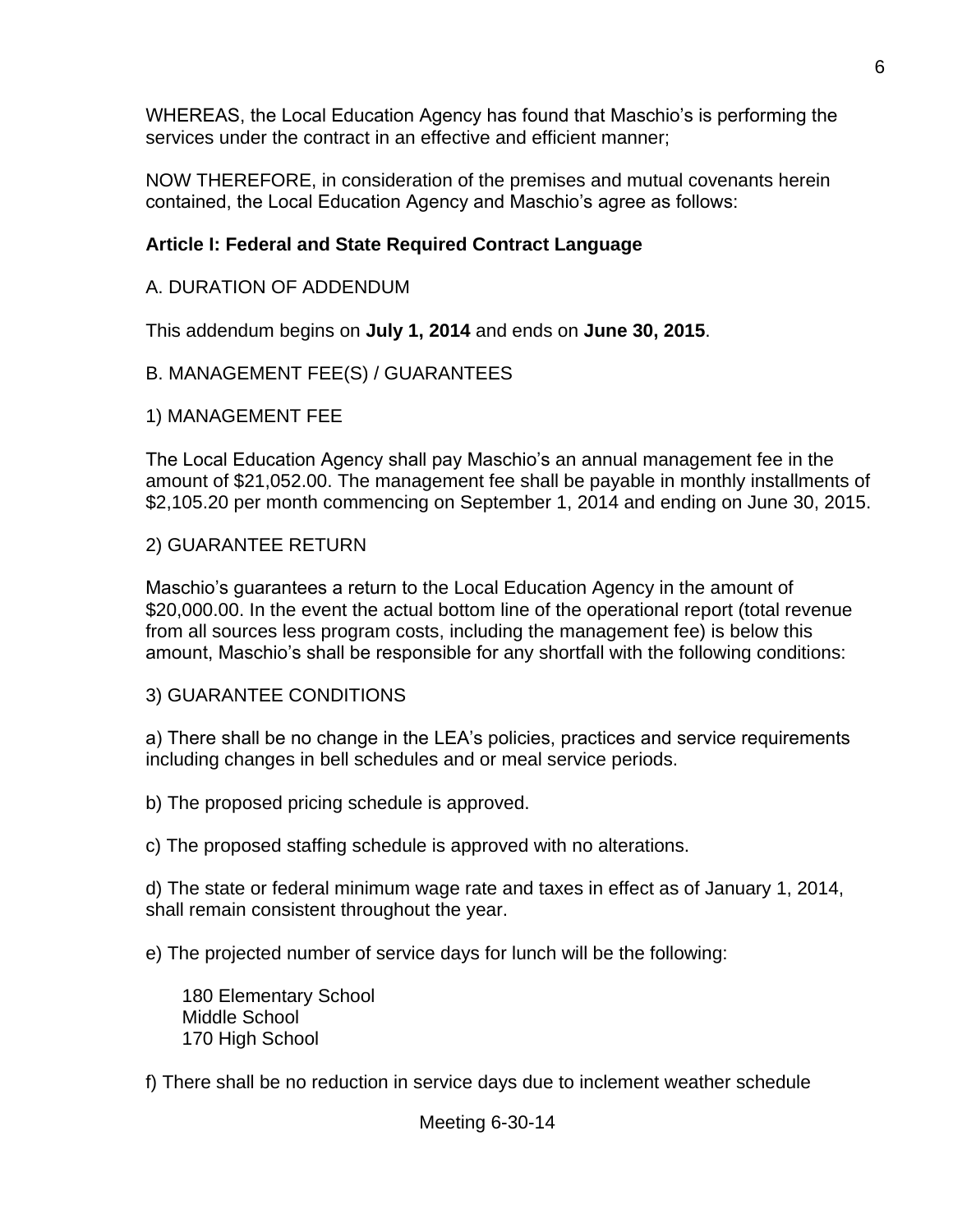changes i.e. early dismissal, delayed opening.

g) The government reimbursement rates shall be no less than the rates for the previous school year.

h) Vendor prices shall remain constant throughout the year.

i) Average daily attendance shall remain at the same level as the previous school year.

j) The number of free and reduced price participants shall remain at the same level as the previous school year.

k) USDA donated foods including both entitlement and bonus foods, and including the value of donated foods contained in processed end products will be no less than the previous school year.

l) Usable USDA donated foods, of adequate quality and variety required for FSMC's proposed menu will be valued at no less than the previous school year's value per reimbursable meal.

m) There shall be no restrictions in a la carte sales. Sales will be permitted at all locations for the term of this addendum.

n) Service hours, service requirements type or number of facilities selling food and/or beverages on Local Education Agency's premises shall remain consistent throughout the year.

o) There shall be no competitive sales during all service hours.

p) Any changes in legislation, regulations, reimbursement rates, meal components and quantities required by the Child Nutrition Programs or changes in the State's School Nutrition Policies will affect the guarantee.

q) Due to the volatile nature of raw material costs, Maschio's and the Local Education Agency shall review quarterly, costs associated with paper and plastic supplies and fuel surcharges on other deliveries. Any changes in Maschio's costs shall result in an appropriate change in the guarantee.

r) There will be no cessation of labor within the LEA that would adversely affect sales.

s) The Local Education Agency shall make payment to Maschio's for the entire amount of fees, costs and expenses which Maschio's shall have incurred as the result of union organizational activities and participation in administrative proceedings involving the unionization of personnel, which were unknown to the officers of Maschio's at the time of execution of this addendum.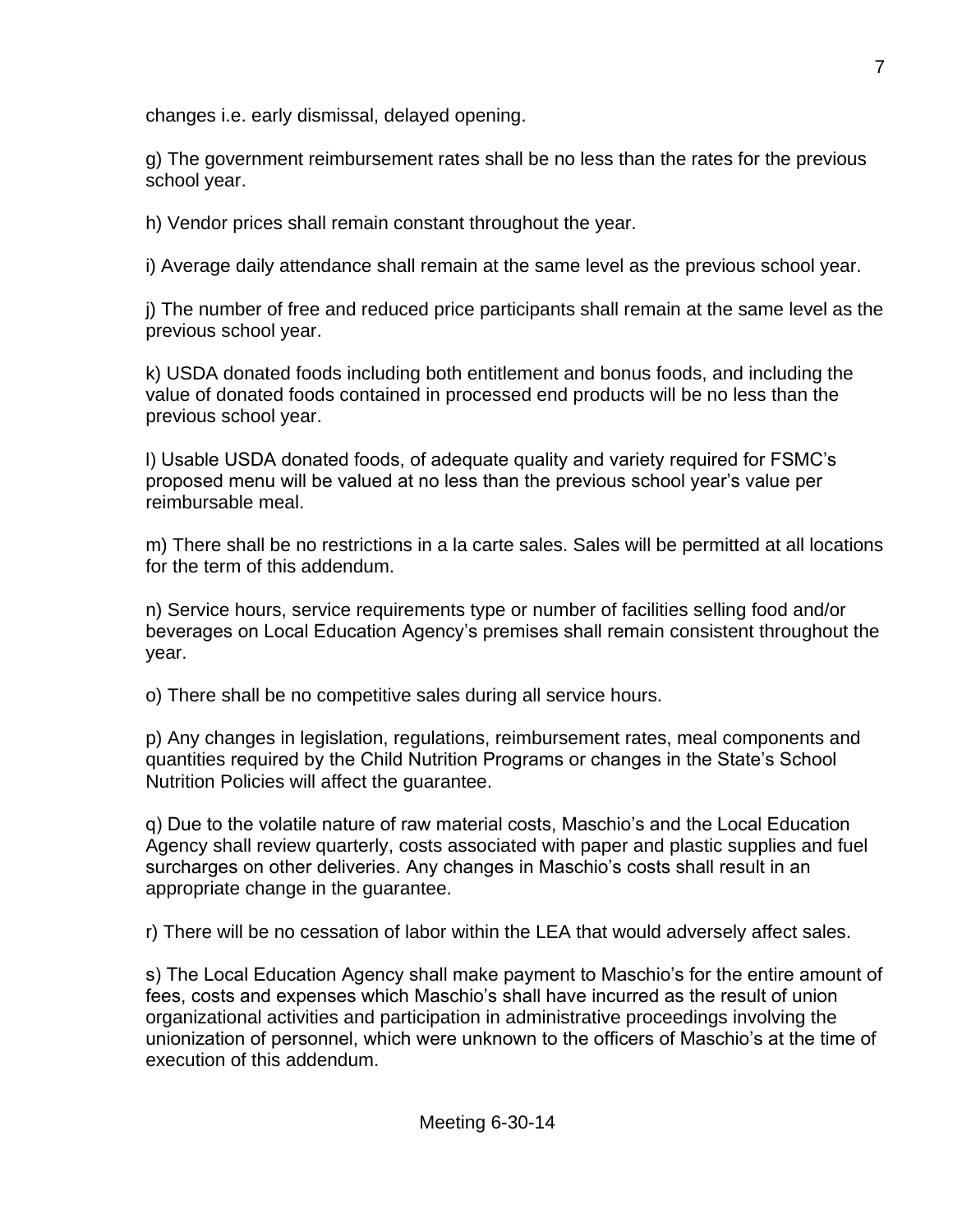t) The number of eligible free and reduced students will be at least equal to the number of free and reduced eligible students in the previous school year.

u) The LEA agrees to reimburse the food service account for the amount of unpaid charged meals either monthly or annually.

v) The FSMC will not be responsible for sales decrease due to allowances given by the LEA for students to purchase lunches off campus if that allowance was not stated in the RFP.

w) Any decrease in sales due to block scheduling will reduce the guarantee.

x) Any additional costs associated with breakfast will reduce the guarantee.

y) The number of schools/sites which qualify for severe need breakfast reimbursement rates shall not decrease during the term of this agreement.

z) The projected number of service days for breakfast will be the following:

180 Elementary School Middle School 170 High School

> aa) Any mandated expenses by either the federal or state governments regarding employee health care costs will reduce the guarantee in the amount of the actual cost of those expenses.

> bb) The FSMC has not taken into account the effect of breakfast meals distributed under the LEA's humanitarian meal policy in establishing the guarantee. Any changes in the value of breakfast distributed under such policy that would negatively affect the guarantee will result in an appropriate adjustment thereof.

cc) The FSMC has not taken into account the effect of lunch meals distributed under the LEA's humanitarian meal policy in establishing the guarantee. Any changes in the value of lunch distributed under such policy that would negatively affect the guarantee will result in an appropriate adjustment thereof.

dd) The cost of providing alternate and standard humanitarian meals at no cost to students shall be excluded from the calculation of financial results for purposes of determining achievement of the financial guarantee. Humanitarian meals shall mean alternate meals provided at no cost to students who are unable to pay the full or reduced price for a reimbursable meal. The cost of such alternate meals shall be billed to and paid for by the LEA. If a standard reimbursable meal is provided, the standard meal price, paid or reduced, will be charged to and paid by the LEA.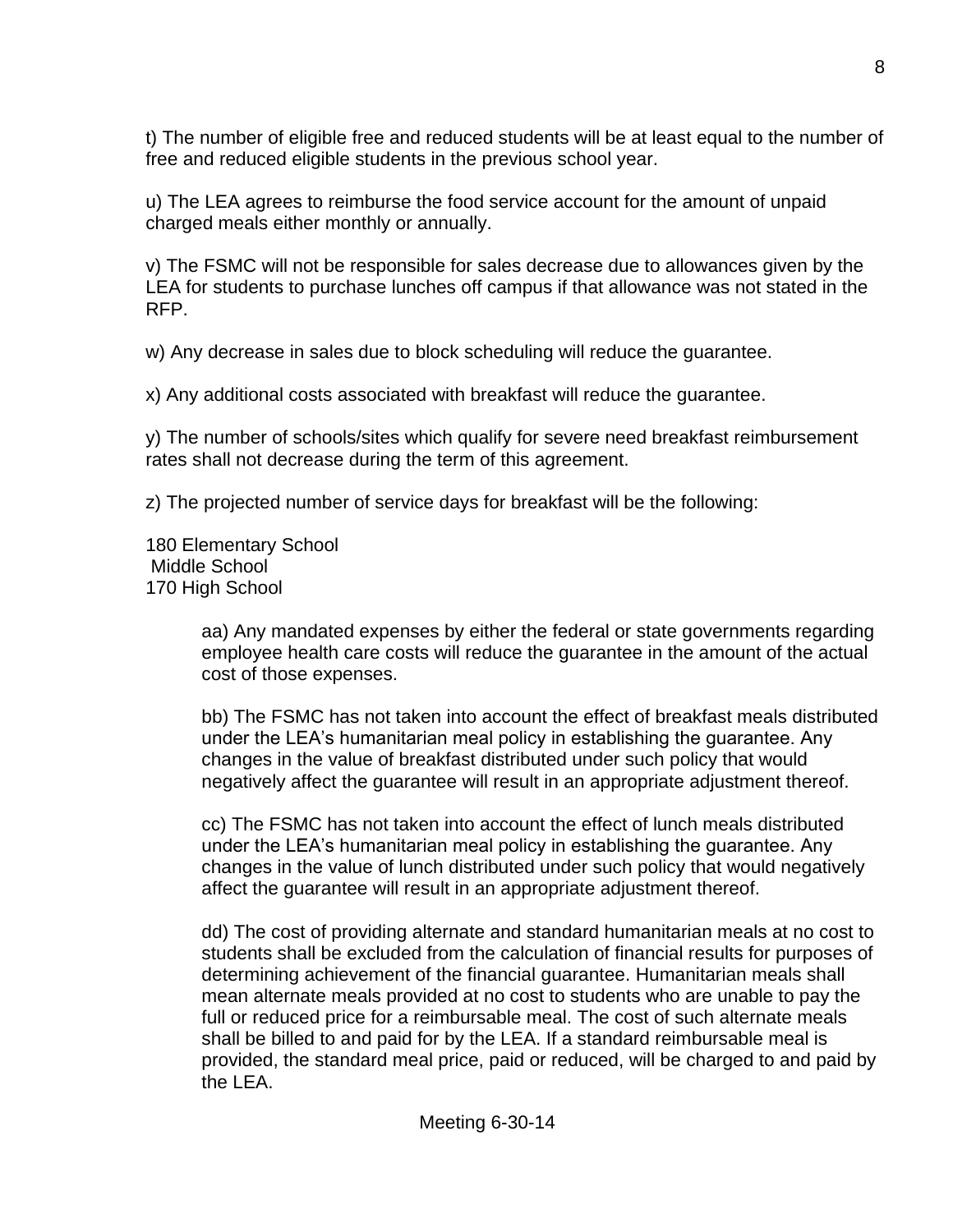In the event the foregoing conditions are not met during the school year, Maschio's guarantee obligation shall be reduced by an amount equivalent to any increased cost or loss of revenue attributable to the changes in such conditions.

#### C. REVISED PARAGRAPH 3 UNDER CONTRACT DURATION/RENEWALS

3) Each contract renewal is contingent upon the fulfillment by the FSMC of all provisions in this contract related to USDA donated foods [7 CFR 250.53(a) (12)]. Each contract renewal is subject to the availability and appropriation annually of sufficient funds as may be required to meet the extended obligation, and if funds are not available, this shall grant the LEA the opportunity to cancel the contract pursuant to the termination provisions of the contract.

#### D. REVISED PARAGRAPHS 1, 5 AND 6 UNDER FOOD SERVICE OPERATION

1) In the operation of the LEA's food service, the FSMC shall comply with the requirements of the Program Agreement, the LEA's Free and Reduced Policy Statement and with all applicable USDA program policies and regulations, including 7 CFR Parts 210, 220, 245, 250 and 3016 and applicable state and local laws. In order to operate an a la carte food service under this contract, the FSMC agrees to offer free, reduced price and full price reimbursable meals to all eligible children. [7 CFR 210.16(a)].

5) The FSMC shall not directly or indirectly restrict the sale or marketing of fluid milk (as described in 7 CFR 210.10(d)(4) at any time or in any place on school premises or at any school-sponsored event. [7 CFR 210.21(e)].

6) The FSMC shall comply with the nutrition standards for competitive foods in 7 CFR §§ 210.11 and 220.12, as amended, and the competitive food policy established by the State Agency and set forth in N.J.A.C. 2:36-1.11, which restricts items that may be served, sold or given away as a free promotion anywhere on the school campus at any time during the school day. [7 CFR 210.11].

### E. REVISED PARAGRAPH 11 UNDER USDA DONATED FOODS

11) The LEA must ensure that the FSMC is in compliance with the requirements of 7 CFR 250 through its monitoring of the food service operation and shall conduct a reconciliation at least annually, and upon termination of this contract, to ensure that the FSMC has credited it for the value of all donated foods received for use in the LEA's food service in the school year, including the value of donated foods contained in processed end products. [7 CFR 250.54(c)].

#### F. REVISED PARAGRAPHS 4 AND 5 UNDER EQUAL EMPLOYMENT/AFFIRMATIVE ACTION; NEW PARGRAPH 11

4) It will comply with any regulations promulgated by the State Treasurer pursuant to N.J.S.A. 10:5-31 *et seq.,* as amended and supplemented from time to time, and the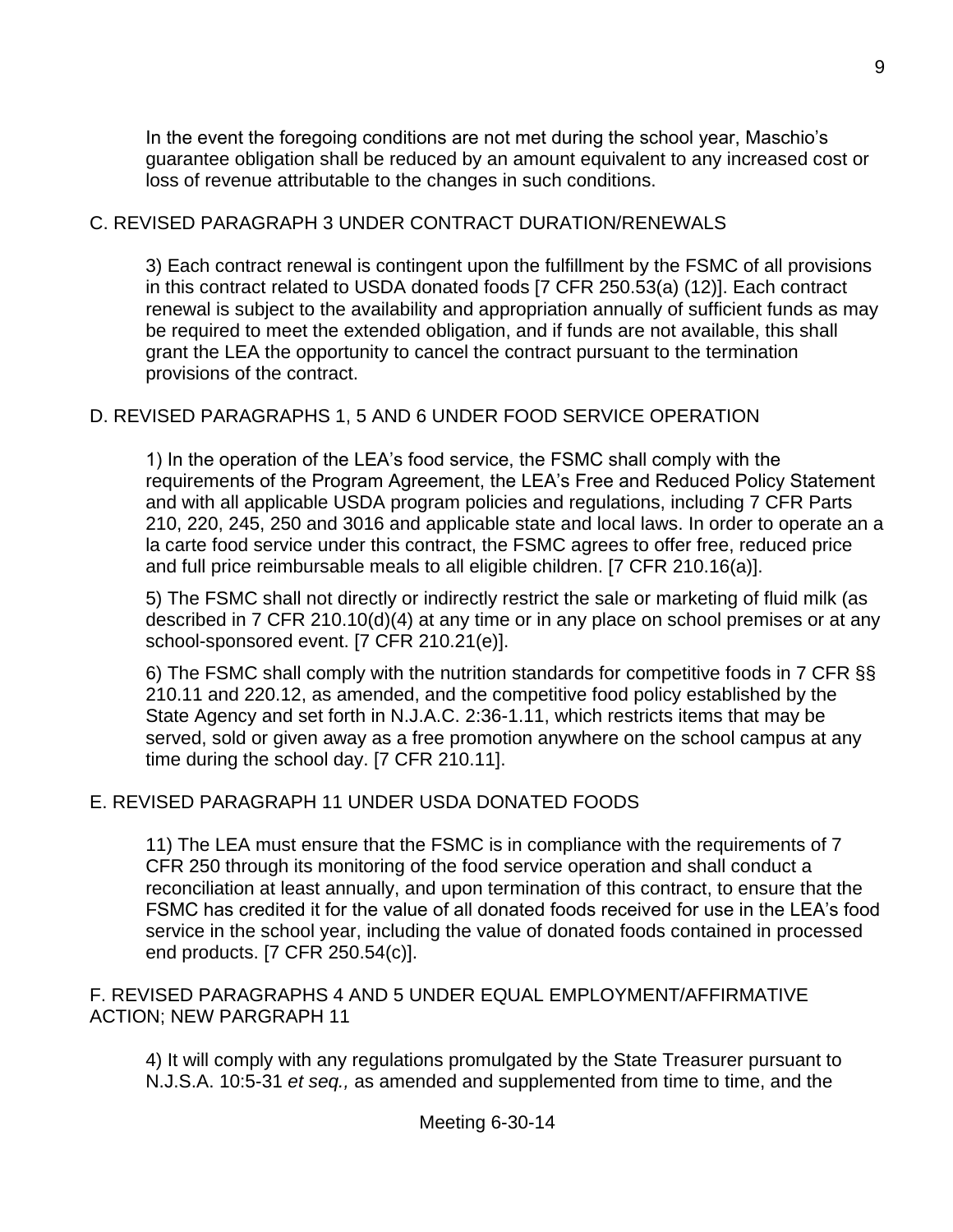Americans with Disabilities Act. This Act (28 CFR Part 35, Title II, Subtitle A) prohibits discrimination on the basis of disability in all services, programs, and activities provided to the public and State and local governments, except public transportation services.

5) It will make good faith efforts to meet targeted county employment goals established in accordance with N.J.A.C. 17:27-5.2 and 7 CFR 3016.36 or 7 CFR 3019.44, as applicable.

11) It will comply with all applicable federal Equal Employment Opportunity standards and orders under 41 CFR part 60, Office of Federal Contract Compliance Programs, Equal Employment Opportunity, Department of Labor and Executive Order 11246, as amended by Executive Order 11375, Amending Executive Order 11246 Relating to Equal Employment Opportunity.

# G. NEW PARAGRAPH 2 UNDER RE-ENTITLED WORK HOURS/WORKPLACE PROVISION

2) *Drug-free Workplace Statement*. The FSMC agrees to provide a drug-free workplace for their employees and comply with the provisions and regulations of the Drug Free Workplace Act of 1988 (41 U.S.C. 701 et seq., as amended) and applicable state laws and regulations [7 CFR 3021]. Failure to abide by these requirements may subject the LEA and/or FSMC to the penalties described in 7 CFR 3021.510.

### H. REVISED PARAGRAPHS 1 AND 2 UNDER REBATES, DISCOUNTS AND CREDITS

1) The FSMC shall charge the LEA only for costs that are actual and allowable, net of all discounts, rebates and other applicable credits accruing to or received by the FSMC, to the extent those credits are allocable to the allowable portion of the costs billed to the LEA. The FSMC's determination of allowable costs shall be made in compliance with the applicable USDA and Child Nutrition Program regulations and Office of Management and Budget Cost Circulars. [7 CFR 210.21(f) (1) (i) and (iii)].

A. The FSMC will exclude all unallowable costs from its billing documents and certify that only allowable costs are submitted for payment and that records have been established that maintain visibility of unallowable costs, including directly associated costs, in a manner suitable for contract cost determination and verification. [7 CFR 210.21(f)(1)  $(ii)(B)].$ 

2) The FSMC shall identify the amount of each discount, rebate and other applicable credit on bills and invoices presented to the LEA for payment and individually identify the amount as a discount, rebate, or in the case of other applicable credits, the nature of the credit.

The FSMC shall report this information monthly. [7 CFR 210.21(f) (1)(iv)].

3) The FSMC shall identify the method by which it will report discounts, rebates and other applicable credits allocable to the contract, that are not reported prior to the conclusion of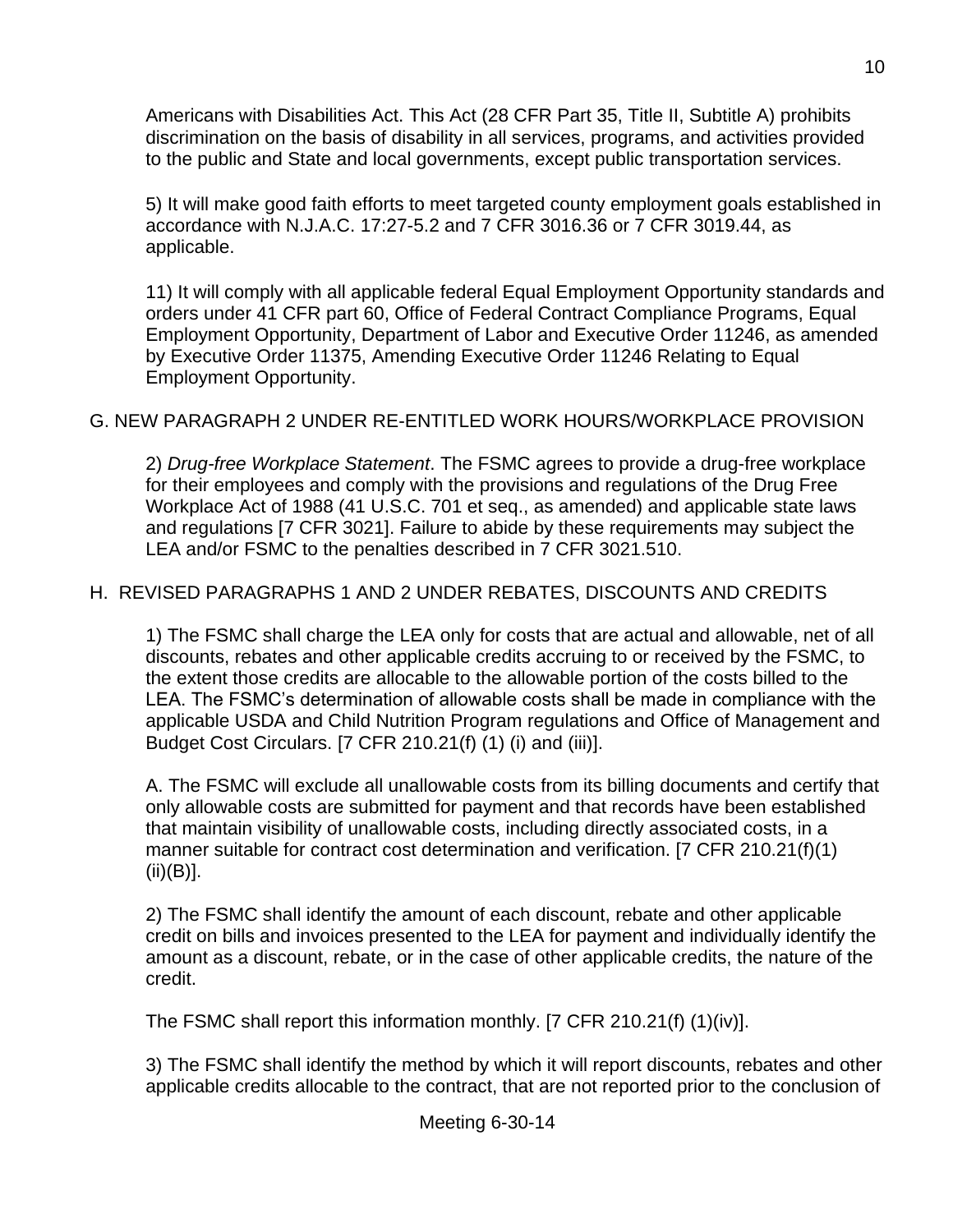the contract, by issuing a check to the Local Education Agency. [7 CFR 210.21(f)  $(1)(v)$ ].

4) The FSMC shall maintain documentation of costs and discounts, rebates and other applicable credits, and shall furnish such documentation upon request to the LEA, State Agency or USDA. [7 CFR 210.21(f)(1)(vi)].

# I. REVISED PARAGRAPH 2 UNDER RECORDS

2) The FSMC shall grant the LEA, the New Jersey Department of Education, the New Jersey Department of Agriculture, the United States Department of Agriculture, the Comptroller General of the United States and its State counterparts, or any of their duly authorized representatives, access to any books, documents, papers and records of the FSMC which are directly pertinent to this contract, for the purpose of making audit, examination, excerpts and transcriptions. [7 CFR 3016.36(i) (10)].

# J. REVISED SOC 1 REPORT PROVISION

The FSMC shall have an annual service audit of the FSMC's internal controls performed by an independent audit firm engaged by the FSMC. The service audit shall be as prescribed in A.I.C.P.A. Statement on Standards for Attestation Engagements (SSAE) No. 16. The FSMC shall provide the LEA with a Service Organization Control (SOC) 1 Type 2 Report in conformity with SSAE No. 16 to enable the LEA to meet its annual audit obligation under New Jersey Department of **the** Treasury Circular No. 04-04-OMB. [7 CFR 3016.26; 7 CFR 3052.210(f); N.J.S.A. 18A:23-1].

### K. REVISED NEW JERSEY BUSINESS REGISTRATION REQUIREMENTS

1) Prior to the time a contract, purchase order or other contracting document is awarded or authorized, the FSMC provided the LEA, for itself or any other named subcontractor, with a current Business Registration Certificate issued by the New Jersey Department of Treasury, Division of Revenue or, at the option of the LEA, with sufficient information for the LEA to verify proof of business registration of the FSMC through a computerized system maintained by the State of New Jersey.

2) The FSMC shall provide written notice to its subcontractors, if any, of the responsibility to submit proof of business registration to the FSMC. The FSMC shall not enter into a contract with a subcontractor unless the subcontractor first provides the FSMC with proof of a valid business registration. The FSMC shall maintain and submit to the LEA a list of any subcontractors, and their addresses that may be updated from time to time during the course of this contract. Before final payment on this contract is made by the LEA, the FSMC shall submit **a complete** and accurate list and the proof of business registration of each subcontractor or supplier used in the fulfillment of this contract, [N.J.S.A. 52:32- 44(1)(c) **and (d**)].or shall attest that no subcontractors were used.

3) For the term of this contract, the FSMC, **the subcontractor, if any,** and each of its affiliates [N.J.S.A. 52:32-44(g)(3)] shall collect and remit to the Director, New Jersey Division of Taxation, the use tax due pursuant to the Sales and Use Tax Act, P.L.1966, c.30 (C.52:32B-1 *et seq*.) on all sales of tangible personal property delivered into New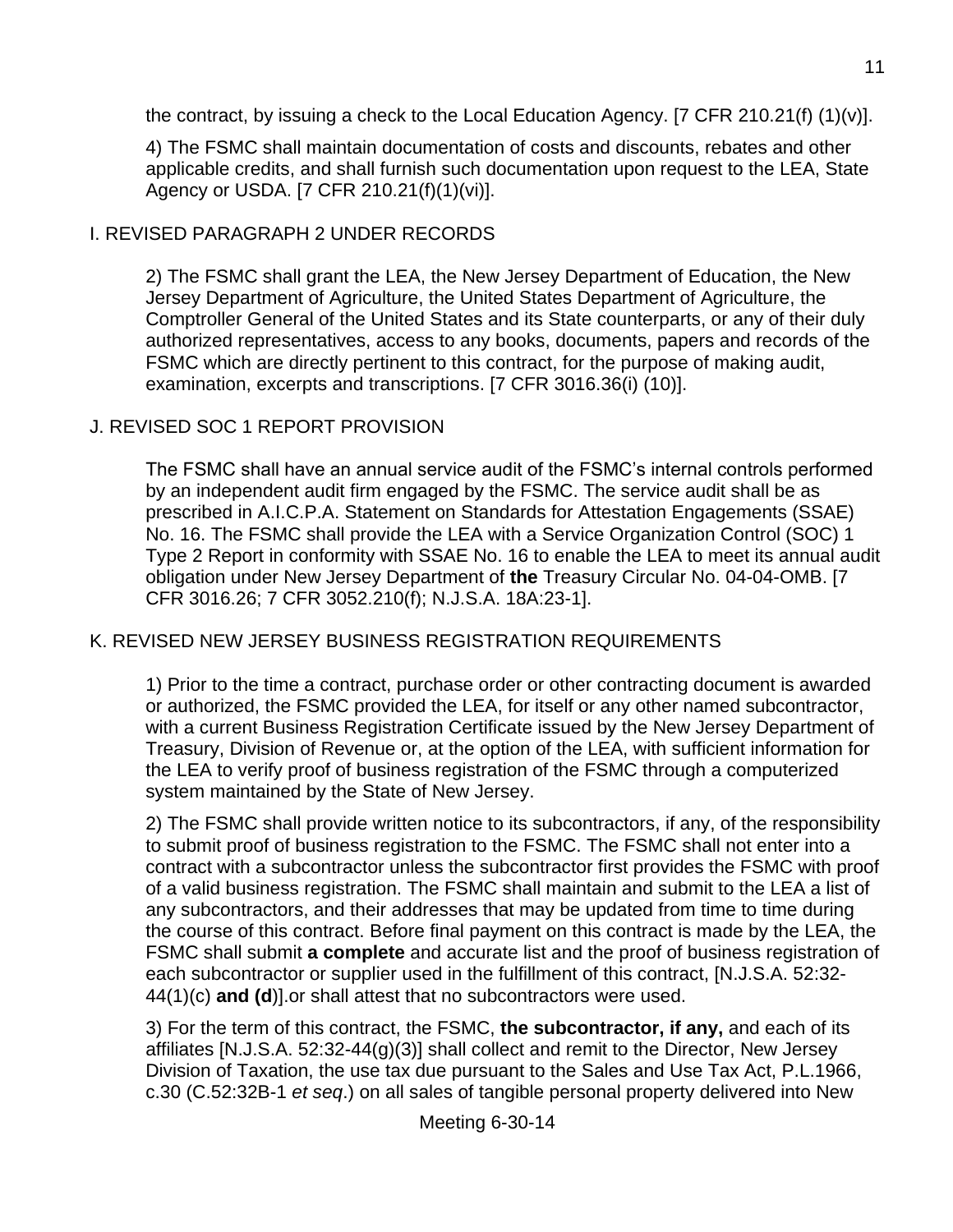# L. REVISED AND RE-ENTITLED POLITICAL CONTRIBUTIONS PROVISION

1) ANNUAL REPORTING ("CHAPTER 271, Section 3" Reporting). The FSMC is advised of its responsibility to file an annual disclosure statement on political contributions with the New Jersey Election Law Enforcement Commission (ELEC), pursuant to N.J.S.A.19:44A-20.27 (L. 2005, c. 271, §3 as amended) if in a calendar year the FSMC receives one or more contracts valued at \$50,000.00 or more. It is the FSMC's responsibility to determine if filing is necessary. Failure to file can result in the imposition of penalties by ELEC.

2) POLITICAL CONTRIBUTION DISCLOSURE. During the term of this contract, the FSMC and any person or business entity having an interest in the FSMC, shall not make any contribution reportable under N.J.S.A. 19:44A-1 *et seq*. to any member of the board of education of the LEA. [N.J.A.C. 6A:23A-6.3]. Included in its response to the LEA's Request for Proposal, the FSMC signed and submitted a Political Contribution Disclosure Form listing the information set forth in N.J.S.A. 19:44A-20.26. [N.J.A.C. 6A:23A-6.3].

### M. REVISED STATEMENT OF OWNERSHIP INTEREST PROVISION

Included in its response to the LEA's Request for Proposal, the FSMC submitted a statement setting forth the names and addresses of all stockholders and partners owning 10% or greater interest in the FSMC, as set forth in N.J.S.A. 52:25-24.2. [N.J.S.A. 18A:18A-4.4d]. The LEA will review this Statement to verify its consistency with the Political Disclosure form required under this contract in paragraph Q.

### N. DISCLOSURE OF INVESTMENT ACTIVITIES IN IRAN

Prior to entering into this addendum, the FSMC signed and submitted a Disclosure of Investment Activities in Iran, pursuant to N.J.S.A. 18A:18A-49.4, which requires the LEA to implement and comply with the provisions of P.L. 2012, c. 25 (N.J.S.A. 52-32-55, et. seq.). P.L. 2012, c. 25 requires all bidders to complete a certification that attests that neither the bidder, nor any of its parents, subsidiaries and/or affiliates is listed on the list developed by the New Jersey Department of Treasury's List of Persons or Entities Engaging in Prohibited Investment Activities in Iran, pursuant to section 3 of P.L.2012, c. 25 (N.J.S.A. 52:32-57).

### O. CONSTRUCTION AND EFFECT

The LEA and the FSMC agree that Article I of this addendum is intended to comply with applicable federal and State procurement and USDA program requirements. In the event that any provision contained in Article I should conflict with any other provision contained in this addendum or any attachment to this addendum, the provisions of Article I shall control.

# **Article II: Additional Addendum Language**

A. MISCELLANEOUS PROVISIONS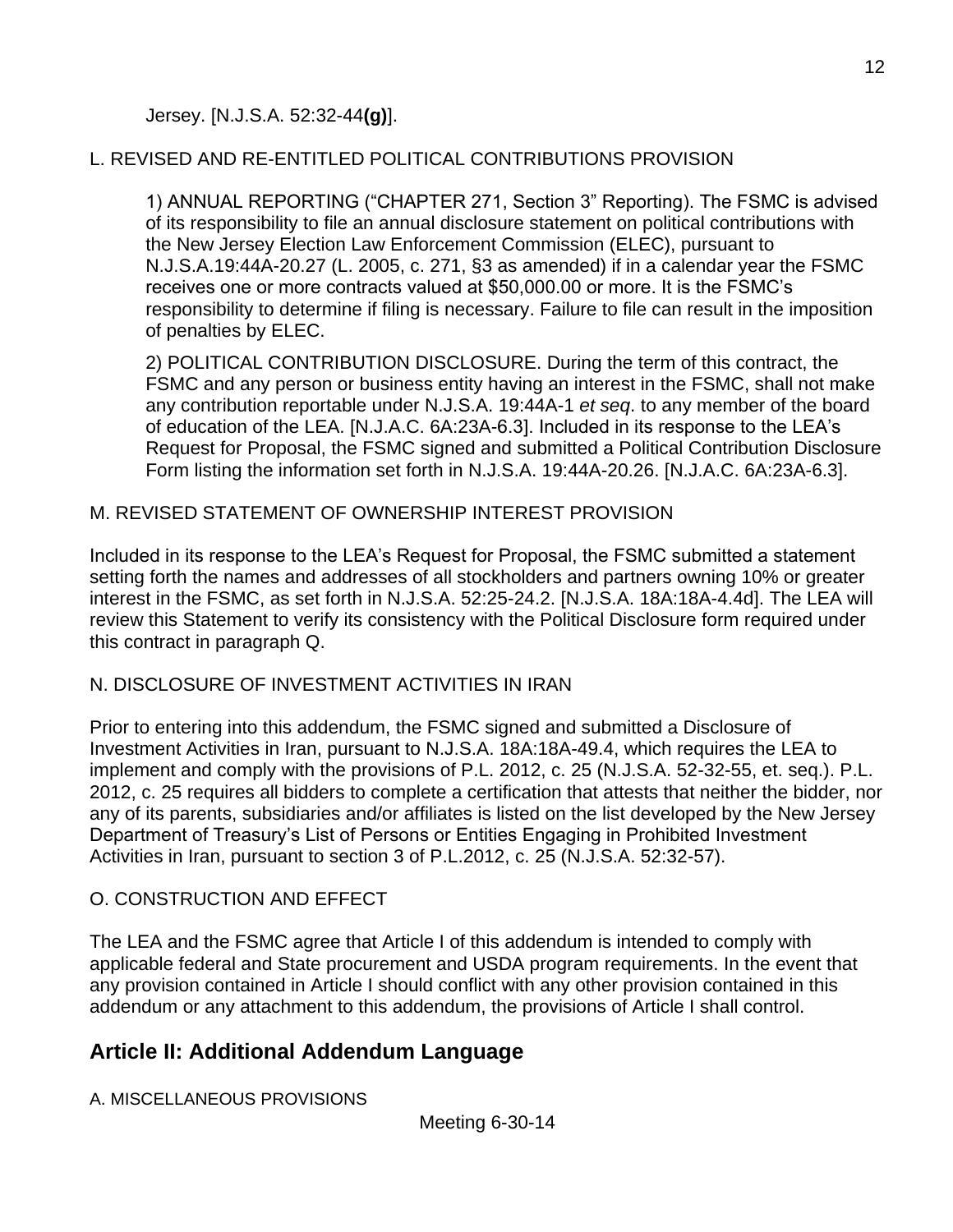1. Currently the NJ State Department of the Treasury has determined that some supplies purchased by the Food Service Management Company on behalf of the LEA are subject to sales and use tax. It is clear that the ownership of said goods is never an asset of the Food Service Management Company. The Local Education Agency has ownership of said goods at all times and that the inventory asset of goods not yet used is accounted for in the Local Education Agency monthly financial report. The Local Education Agency has indicated to the Food Service Management Company that they would like to absorb the cost of this tax as a part of the supply cost so that the Food Service Management Company can continue to pay the distributor.

IN WITNESS WHEREOF, Maschio's and the Local Education Agency have caused the within Addendum to the contract to be executed on the day and year written above. MASCHIO'S FOOD SERVICES, INC.

| INASULIIU S FUUD SERVIUES, INU.                         |                                                                                                                                                                                                                                |  |  |
|---------------------------------------------------------|--------------------------------------------------------------------------------------------------------------------------------------------------------------------------------------------------------------------------------|--|--|
|                                                         | Dated: ________________                                                                                                                                                                                                        |  |  |
| Name: Kenneth N. Torchia Title: Chief Executive Officer |                                                                                                                                                                                                                                |  |  |
| <b>LOCAL EDUCATION AGENCY</b>                           |                                                                                                                                                                                                                                |  |  |
|                                                         | Dated: the contract of the contract of the contract of the contract of the contract of the contract of the contract of the contract of the contract of the contract of the contract of the contract of the contract of the con |  |  |
|                                                         | Title:                                                                                                                                                                                                                         |  |  |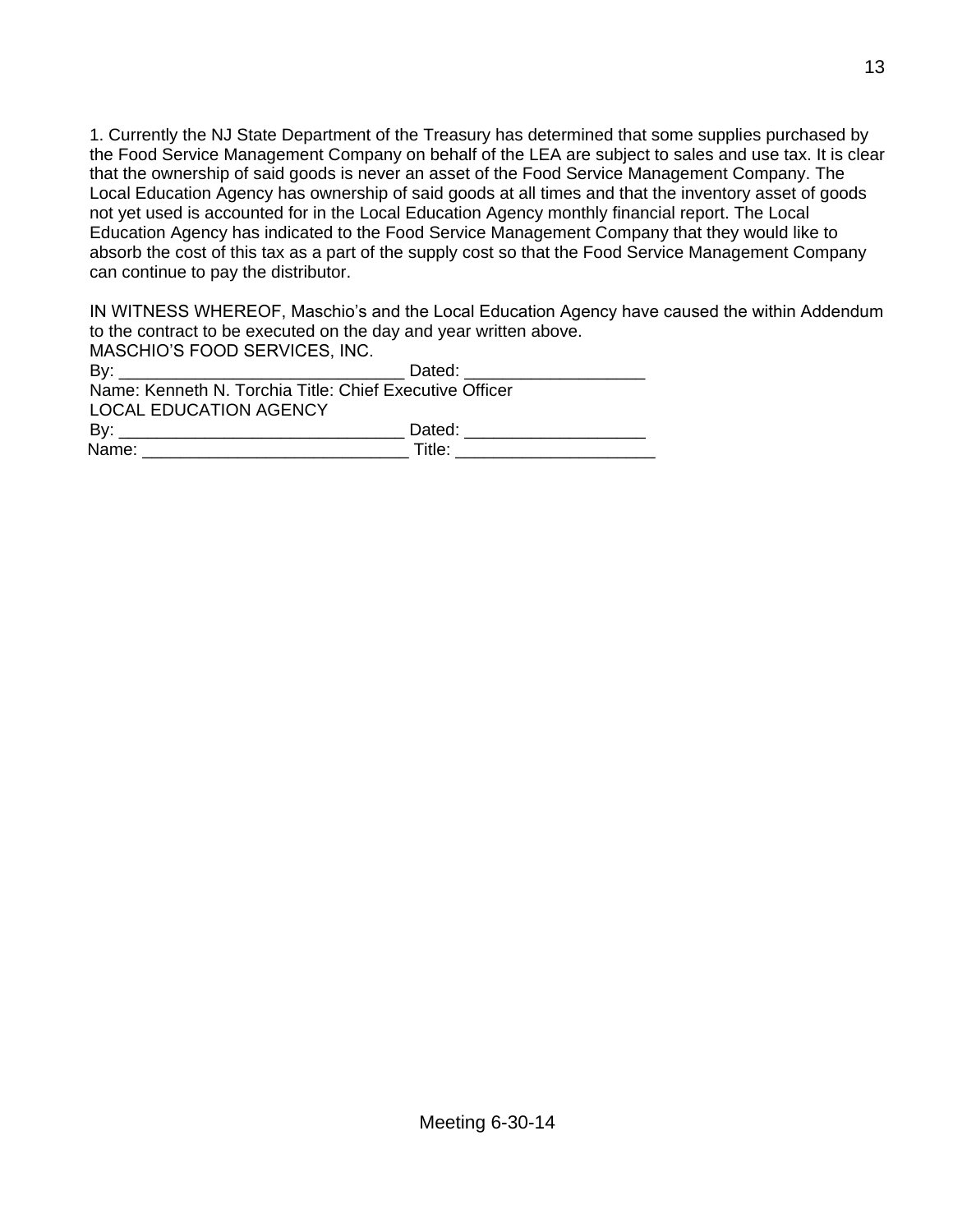#### Education & Curriculum Committee: Josephine Malaniak, Chairperson

Susan Alcuri Joseph Abruscato

Any Board member who takes exception to any of the following listed actions under the category of Education and Curriculum Committee may so indicate now and a separate motion for each of the excepted actions will be entertained.

Motion made by second by second by that the following Education and Curriculum Committee actions of the Board numbered through through exception actions be adopted.

Roll Call For:

- 1. BE IT RESOLVED, that the Lyndhurst Board of Education approve all curriculum and maps on file.
- 2. BE IT RESOLVED, that the Lyndhurst Board of Education affirms the Superintendent's decision in HIB investigations for the reasons set forth in the Superintendent's decision to the students' parents, and directs the Business Administrator/Board Secretary to transmit a copy of the Board's decision to the affected students' parents.
- 3. BE IT RESOLVED, that the Lyndhurst Board of Education approve the submission of the EVVRS Verification and the HIB-ITP Confirmation to the Department of Education.
- 4. BE IT RESOLVED, that the Lyndhurst Board of Education approve the ELS Three Year Program Plan for the school years 2014-2017.
- 5. BE IT RESOLVED, that the Lyndhurst Board of Education approve the following electives to be taught at Lincoln School during the 2014-2015 school year:

Exploratory Theatre Arts Environmental Art

6. BE IT RESOLVED, that the Lyndhurst Board of Education approve the following elective to be taught at Roosevelt School during the 2014-2015 school year:

Through the Camera's Eye

7. BE IT RESOLVED, that the Lyndhurst Board of Education approve the following elective to be taught at Lyndhurst High School during the 2014-2015 school year:

History of Rock and Roll Sports Physics Exploring the European Lifestyle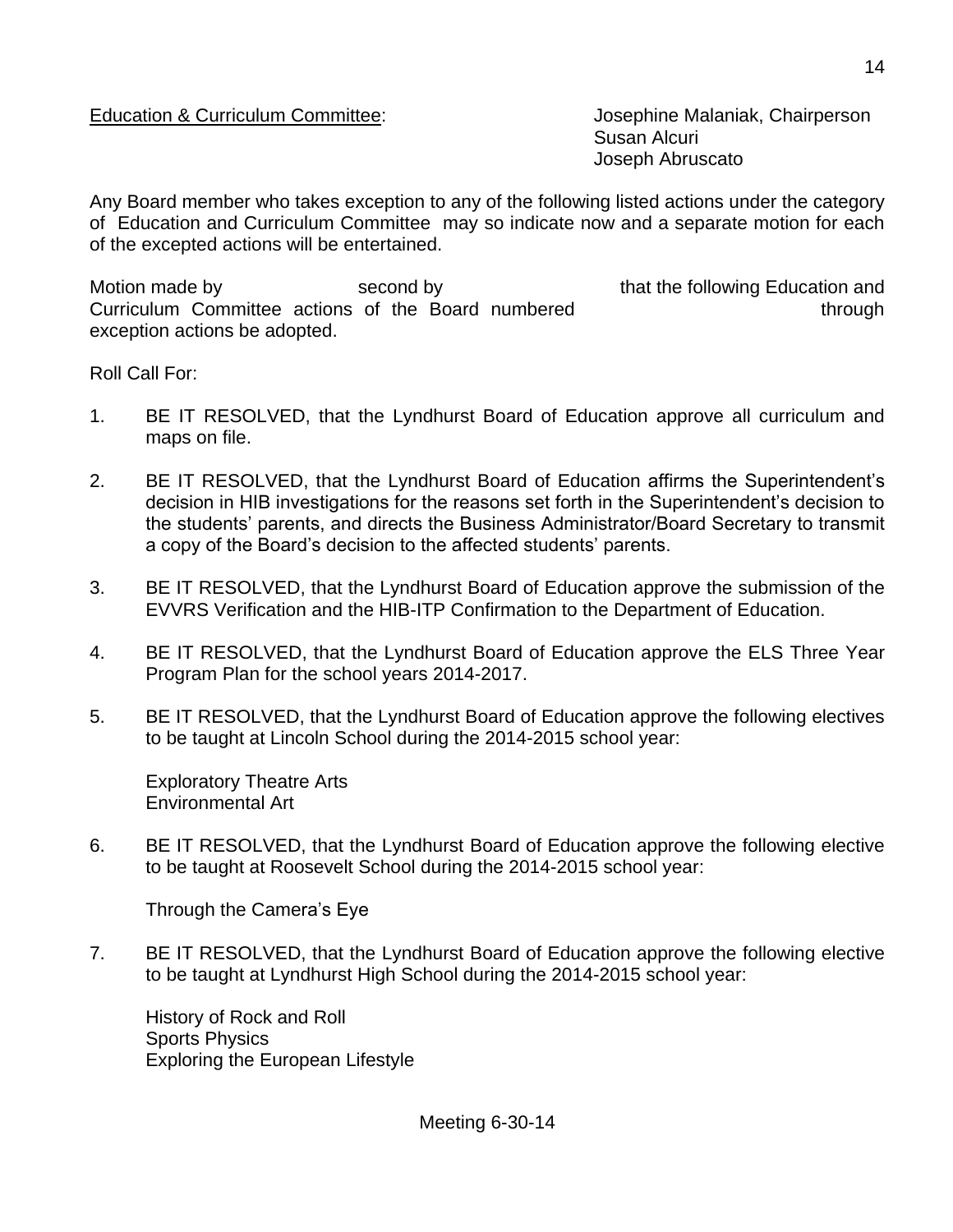Stephen Vendola Sheri Jarvis

Any Board member who takes exception to any of the following listed actions under the category of Rules & Regulations Committee may so indicate now and a separate motion for each of the excepted actions will be entertained.

Motion made by Second by Second by that the following Rules & Regulations Committee actions of the Board numbered through through exception actions be adopted.

Roll Call For:

- 1. BE IT RESOLVED, that the Lyndhurst Board of Education approve the revised 2014- 2015 school calendar to include Lower Elementary (K-3) Conference Day (4 hour day) on October 21, 2014. (attached)
- 2. BE IT RESOLVED, that the Lyndhurst Board of Education approve the 1<sup>st</sup> Reading of the new Policy Manual inclusive of all By-Laws, Policies and Regulations.
- 3. BE IT RESOLVED, that the Lyndhurst Board of Education approve the following use of school facilities:

| Organization                  | Place                                                                                | Time, Date, Purpose                                                       |
|-------------------------------|--------------------------------------------------------------------------------------|---------------------------------------------------------------------------|
| <b>B.C. All Star Football</b> | <b>High School</b><br>Gym/Field                                                      | $3:45$ p.m. $-6:00$ p.m.<br>6/13/14<br>Practice                           |
| <b>Franklin School PTA</b>    | <b>Franklin School</b>                                                               | $7:00 - 8:00$ p.m.<br>6/17/14<br><b>PTA Meeting</b>                       |
| Jefferson/Columbus PTA        | <b>High School</b><br>Media Room                                                     | $7:00$ p.m. $-9:00$ p.m.<br>6/24/14<br><b>PTA Executive Meeting</b>       |
| <b>Lyndhurst Parks</b>        | <b>High School</b><br>Cafeteria, Gym<br>Auditorium,<br><b>Classrooms &amp; Field</b> | $8:30$ a.m. $-3:00$ p.m.<br>7/7 - 8/15/14 Mon.-Fri.<br><b>Summer Camp</b> |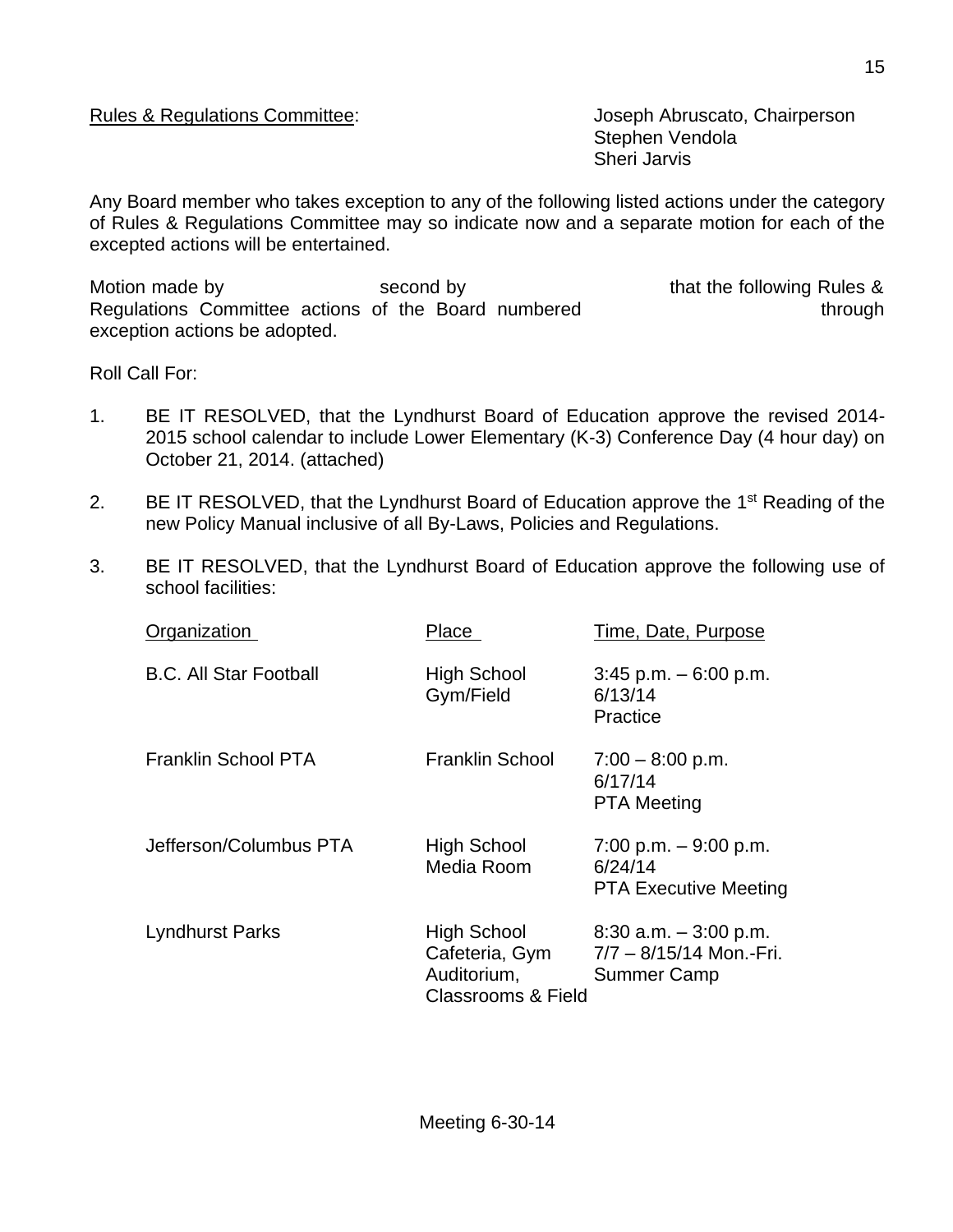#### Student Activities & Recognition Committee: Sheri Jarvis, Chairperson

Josephine Malaniak Joseph Abruscato

Any Board member who takes exception to any of the following listed actions under the category of Student Activities and Recognition Committee may so indicate now and a separate motion for each of the excepted actions will be entertained.

Motion made by **Second by** second by that the following Student Activities and Recognition Committee actions of the Board numbered through exception actions be adopted.

Roll Call For:

1. BE IT RESOLVED, that the Lyndhurst Board of Education, as provided for in Chapter Laws of 1979, does hereby authorize membership of the Lyndhurst High School in the New Jersey State Interscholastic Athletic Association for the 2014-2015 school year to participate in the approved interschool athletic program sponsored by the NJSIAA and,

BE IT FURTHER RESOLVED, that the Lyndhurst Board of Education agrees to be governed by the Constitution By-Laws and Rules and Regulations of the NJSIAA for the 2014-2015 school year.

2. BE IT RESOLVED, that the Lyndhurst Board of Education approve the following Special Education students to attend a Special Education Extended School Year Program, summer 2014. Transportation will be provided by SBJC. However, in the case of students attending SBJC's Lodi and Maywood campuses, our district will provide the transportation.

#### **South Bergen Jointure Commission**

| 12 Students                     | $\omega$ | 2,900.00                              | \$34,800.00 |
|---------------------------------|----------|---------------------------------------|-------------|
| <b>Estimated Transportation</b> |          |                                       | \$20,000.00 |
| 7 Students                      |          | <b>Bergen County Special Services</b> |             |
|                                 | @        | 4,300.00                              | \$30,100.00 |
| 1 Student                       | @        | 4,700.00                              | 4,700.00    |
| 2 Students                      | @        | No tuition paid                       |             |
|                                 |          |                                       | \$34,800.00 |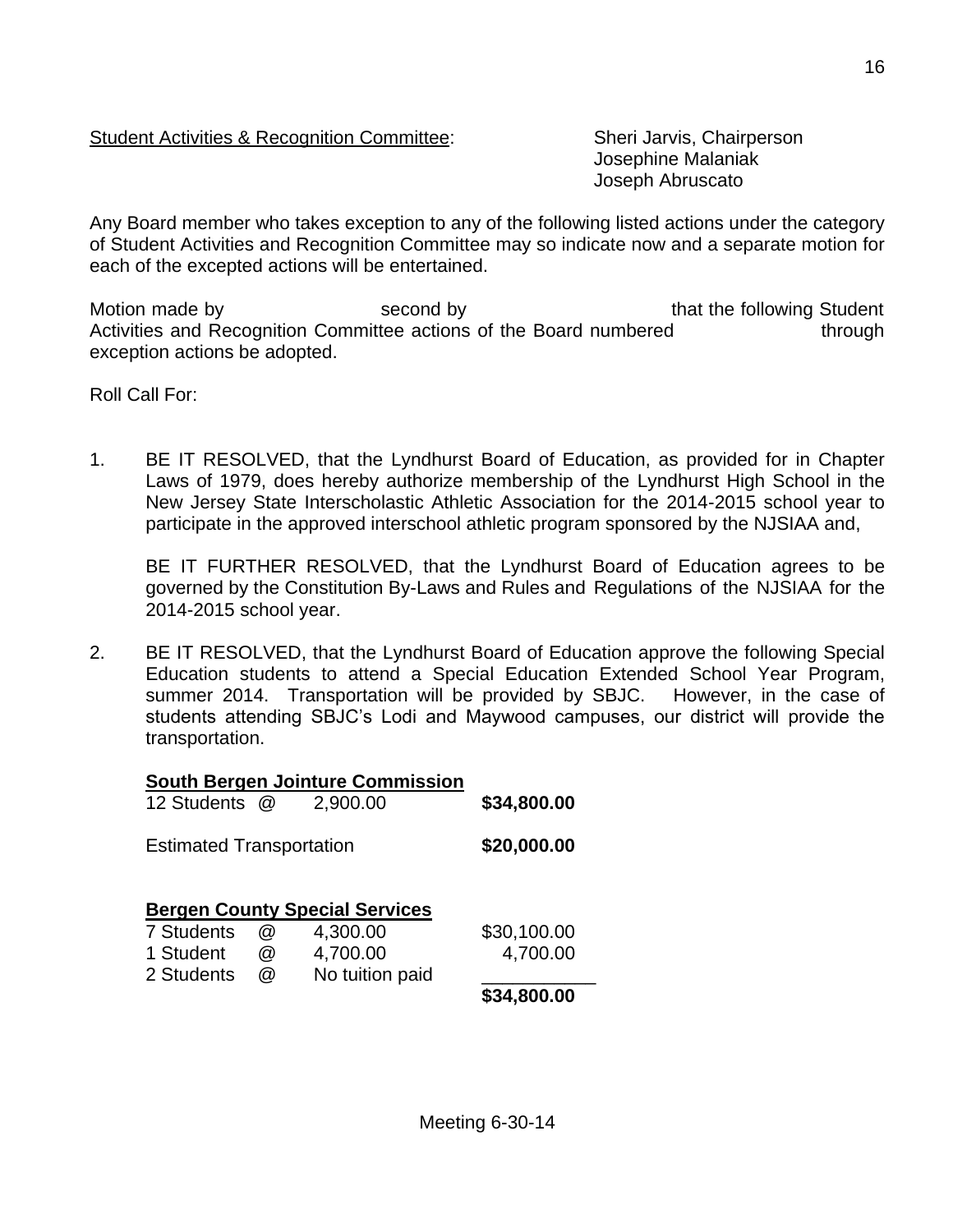| <b>Nutley Public School</b>      |                           |                    |                         |
|----------------------------------|---------------------------|--------------------|-------------------------|
| 1 Student                        | $^{\textregistered}$      | 6,134.60           | \$6,134.60              |
| <b>Banyan School</b>             |                           |                    |                         |
| 1 Student                        | @                         | 5,227.09           | \$5,227.09              |
| 1 Student                        | @                         | 5,472.19           | <u>5,472.19</u>         |
|                                  |                           |                    | \$10,699.28             |
| <b>Children's Therapy Center</b> |                           |                    |                         |
| 1 Student                        | @                         | 7,026.12           | \$7,026.12              |
| <u>Felician School</u>           |                           |                    |                         |
| 3 Students                       | $(\alpha)$                | 6,003.14           | \$18,009.42             |
| <b>Learning Center</b>           |                           |                    |                         |
| 1 Student                        | $^\text{\textregistered}$ | 8,058.25           | \$8,058.25              |
| 1 1:1 Aide                       | @                         | 3,500.00           | 3,500.00                |
|                                  |                           |                    | \$11,558.25             |
| <b>ECLC</b>                      |                           |                    |                         |
| 2 Students<br>1 1:1 Aide         | @<br>@                    | 5,517.60           | \$11,035.20             |
|                                  |                           | 1,840.00           | 1,840.00<br>\$12,875.20 |
|                                  |                           |                    |                         |
| <b>Elks C.P. Center</b>          |                           |                    |                         |
| 1 Student                        | @                         | 7,190.49           | \$7,190.49              |
| 1 Student                        | @                         | 8,466.53           | <u>8,466.53</u>         |
|                                  |                           |                    | \$15,657.02             |
| <b>Sage Day</b>                  |                           |                    |                         |
| 1 Student                        | @                         | 2,500.00           | \$2,500.00              |
| <b>New Alliance</b>              |                           |                    |                         |
| 1 Student                        | @                         | 8,140.00           | \$8,140.00              |
| <b>Calais School</b>             |                           |                    |                         |
| 1 Student                        | @                         | 9,450.00           | <u>\$9,450.00</u>       |
|                                  |                           | <b>Grand Total</b> | \$191,649.89            |

17